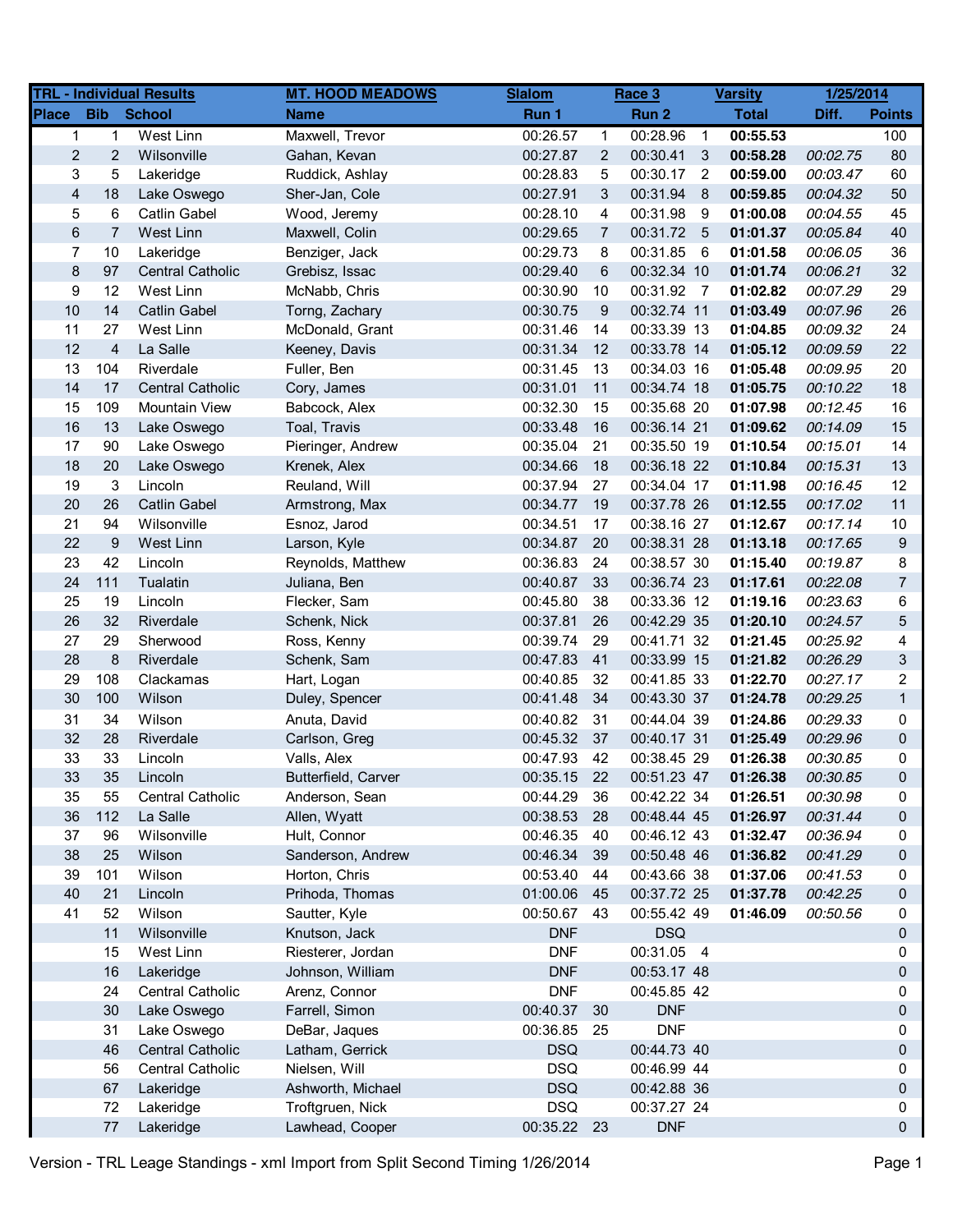| 102 | Wilson       | Milton, Charlie | DSQ      |     | 00:45.15 41 |  |
|-----|--------------|-----------------|----------|-----|-------------|--|
| 103 | Catlin Gabel | Wynne, Liam     | DSQ      |     | DNF         |  |
| 106 | Sherwood     | Hiser, Stephen  | 00:43.06 | -35 | DNS         |  |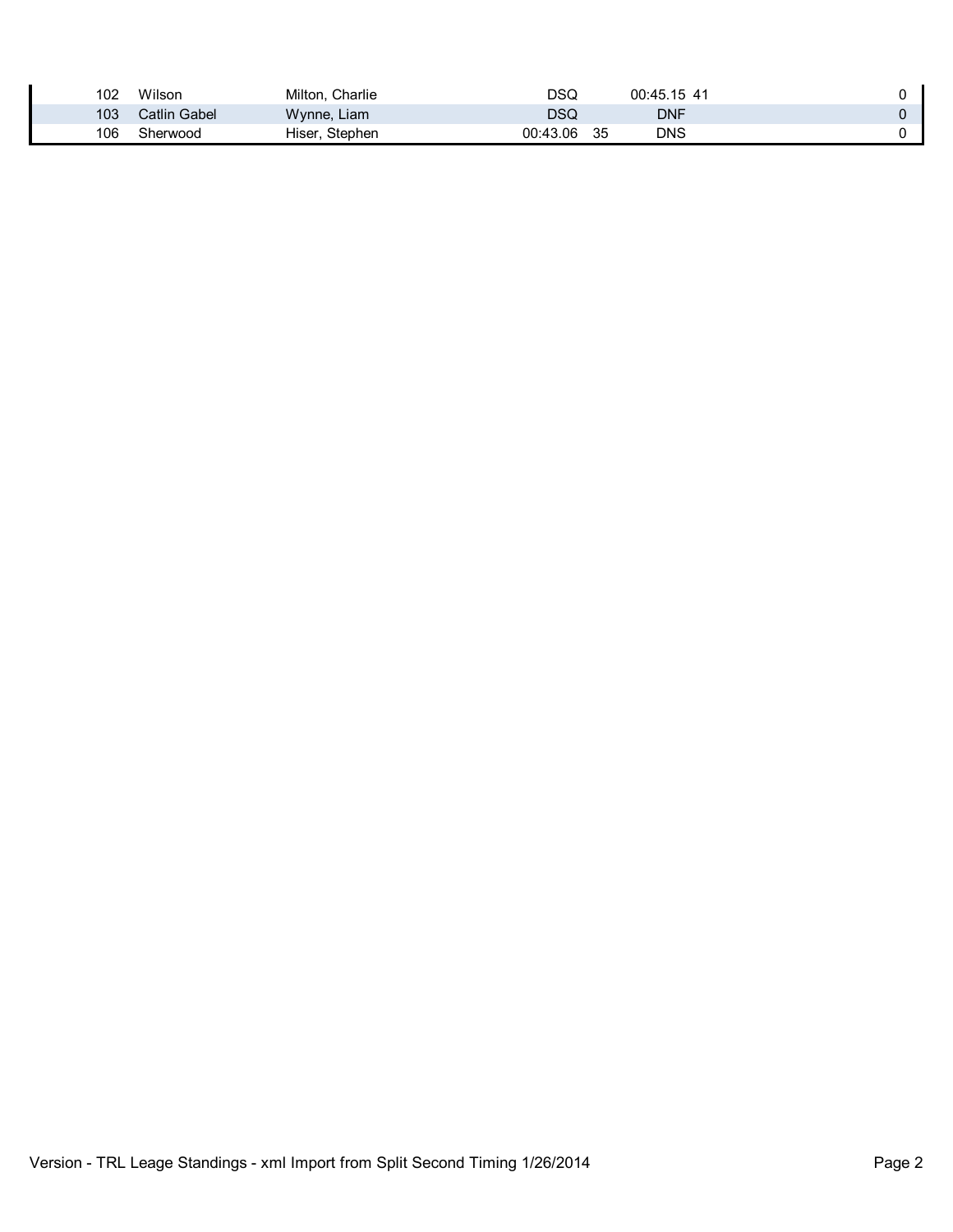| <b>TRL - Team Results</b>                                              |                              | Race 3        |          | <b>MT. HOOD MEADOWS</b> |             | 1/25/2014 |  |  |  |  |
|------------------------------------------------------------------------|------------------------------|---------------|----------|-------------------------|-------------|-----------|--|--|--|--|
| <b>Varsity</b>                                                         |                              | <b>Slalom</b> |          | <b>EASY RIDER</b>       |             |           |  |  |  |  |
| The Team's Total Time is the sum of best three times from each course. |                              |               |          |                         |             |           |  |  |  |  |
|                                                                        | Run 1                        | <b>Time</b>   |          | Run <sub>2</sub>        | <b>Time</b> |           |  |  |  |  |
|                                                                        | <b>Team West Linn</b>        | <b>Total</b>  | 02:58.85 |                         |             | Rank 1    |  |  |  |  |
|                                                                        | 1 Maxwell, Trevor            | 00:26.57      |          | 1 Maxwell, Trevor       | 00:28.96    |           |  |  |  |  |
|                                                                        | 7 Maxwell, Colin             | 00:29.65      |          | 15 Riesterer, Jordan    | 00:31.05    |           |  |  |  |  |
|                                                                        | 12 McNabb, Chris             | 00:30.90      | 01:27.12 | 7 Maxwell, Colin        | 00:31.72    | 01:31.73  |  |  |  |  |
|                                                                        |                              |               |          |                         |             |           |  |  |  |  |
|                                                                        | Team Lakeridge               | <b>Total</b>  | 03:13.07 | <b>Time Diff.</b>       | 00:14.22    | Rank 2    |  |  |  |  |
|                                                                        | 5 Ruddick, Ashlay            | 00:28.83      |          | 5 Ruddick, Ashlay       | 00:30.17    |           |  |  |  |  |
|                                                                        | 10 Benziger, Jack            | 00:29.73      |          | 10 Benziger, Jack       | 00:31.85    |           |  |  |  |  |
|                                                                        | 77 Lawhead, Cooper           | 00:35.22      | 01:33.78 | 72 Troftgruen, Nick     | 00:37.27    | 01:39.29  |  |  |  |  |
|                                                                        |                              |               |          |                         |             |           |  |  |  |  |
|                                                                        | <b>Team Catlin Gabel</b>     | <b>Total</b>  | 03:16.12 | <b>Time Diff.</b>       | 00:17.27    | Rank 3    |  |  |  |  |
|                                                                        | 6 Wood, Jeremy               | 00:28.10      |          | 6 Wood, Jeremy          | 00:31.98    |           |  |  |  |  |
|                                                                        | 14 Torng, Zachary            | 00:30.75      |          | 14 Torng, Zachary       | 00:32.74    |           |  |  |  |  |
|                                                                        | 26 Armstrong, Max            | 00:34.77      | 01:33.62 | 26 Armstrong, Max       | 00:37.78    | 01:42.50  |  |  |  |  |
|                                                                        | <b>Team Lake Oswego</b>      | <b>Total</b>  | 03:19.63 | <b>Time Diff.</b>       | 00:20.78    | Rank 4    |  |  |  |  |
|                                                                        | 18 Sher-Jan, Cole            | 00:27.91      |          | 18 Sher-Jan, Cole       | 00:31.94    |           |  |  |  |  |
|                                                                        |                              | 00:33.48      |          |                         | 00:35.50    |           |  |  |  |  |
|                                                                        | 13 Toal, Travis              |               |          | 90 Pieringer, Andrew    |             |           |  |  |  |  |
|                                                                        | 20 Krenek, Alex              | 00:34.66      | 01:36.05 | 13 Toal, Travis         | 00:36.14    | 01:43.58  |  |  |  |  |
|                                                                        | <b>Team Central Catholic</b> | <b>Total</b>  | 03:34.00 | <b>Time Diff.</b>       | 00:35.15    | Rank 5    |  |  |  |  |
|                                                                        | 97 Grebisz, Issac            | 00:29.40      |          | 97 Grebisz, Issac       | 00:32.34    |           |  |  |  |  |
|                                                                        | 17 Cory, James               | 00:31.01      |          | 17 Cory, James          | 00:34.74    |           |  |  |  |  |
|                                                                        | 55 Anderson, Sean            | 00:44.29      | 01:44.70 | 55 Anderson, Sean       | 00:42.22    | 01:49.30  |  |  |  |  |
|                                                                        |                              |               |          |                         |             |           |  |  |  |  |
|                                                                        | <b>Team Lincoln</b>          | <b>Total</b>  | 03:35.04 | <b>Time Diff.</b>       | 00:36.19    | Rank 6    |  |  |  |  |
|                                                                        | 35 Butterfield, Carver       | 00:35.15      |          | 19 Flecker, Sam         | 00:33.36    |           |  |  |  |  |
|                                                                        | 42 Reynolds, Matthew         | 00:36.83      |          | 3 Reuland, Will         | 00:34.04    |           |  |  |  |  |
|                                                                        | 3 Reuland, Will              | 00:37.94      | 01:49.92 | 21 Prihoda, Thomas      | 00:37.72    | 01:45.12  |  |  |  |  |
|                                                                        |                              |               |          |                         |             |           |  |  |  |  |
|                                                                        | <b>Team Riverdale</b>        | <b>Total</b>  | 03:42.77 | <b>Time Diff.</b>       | 00:43.92    | Rank 7    |  |  |  |  |
|                                                                        | 104 Fuller, Ben              | 00:31.45      |          | 8 Schenk, Sam           | 00:33.99    |           |  |  |  |  |
|                                                                        | 32 Schenk, Nick              | 00:37.81      |          | 104 Fuller, Ben         | 00:34.03    |           |  |  |  |  |
|                                                                        | 28 Carlson, Greg             | 00:45.32      | 01:54.58 | 28 Carlson, Greg        | 00:40.17    | 01:48.19  |  |  |  |  |
|                                                                        |                              |               |          |                         |             |           |  |  |  |  |
|                                                                        | <b>Team Wilsonville</b>      | <b>Total</b>  | 03:43.42 | <b>Time Diff.</b>       | 00:44.57    | Rank 8    |  |  |  |  |
|                                                                        | 2 Gahan, Kevan               | 00:27.87      |          | 2 Gahan, Kevan          | 00:30.41    |           |  |  |  |  |
|                                                                        | 94 Esnoz, Jarod              | 00:34.51      |          | 94 Esnoz, Jarod         | 00:38.16    |           |  |  |  |  |
|                                                                        | 96 Hult, Connor              | 00:46.35      | 01:48.73 | 96 Hult, Connor         | 00:46.12    | 01:54.69  |  |  |  |  |
|                                                                        |                              |               |          |                         |             |           |  |  |  |  |
|                                                                        | <b>Team Wilson</b>           | <b>Total</b>  | 04:19.64 | <b>Time Diff.</b>       | 01:20.79    | Rank 9    |  |  |  |  |
|                                                                        | 34 Anuta, David              | 00:40.82      |          | 100 Duley, Spencer      | 00:43.30    |           |  |  |  |  |
|                                                                        | 100 Duley, Spencer           | 00:41.48      |          | 101 Horton, Chris       | 00:43.66    |           |  |  |  |  |
|                                                                        | 25 Sanderson, Andrew         | 00:46.34      | 02:08.64 | 34 Anuta, David         | 00:44.04    | 02:11.00  |  |  |  |  |
| <b>Team</b>                                                            |                              | <b>Total</b>  |          | <b>Time Diff.</b>       |             |           |  |  |  |  |
|                                                                        |                              |               |          |                         |             |           |  |  |  |  |
|                                                                        |                              |               |          |                         |             |           |  |  |  |  |
|                                                                        |                              |               | 00:00.00 |                         |             | 00:00.00  |  |  |  |  |
|                                                                        |                              |               |          |                         |             |           |  |  |  |  |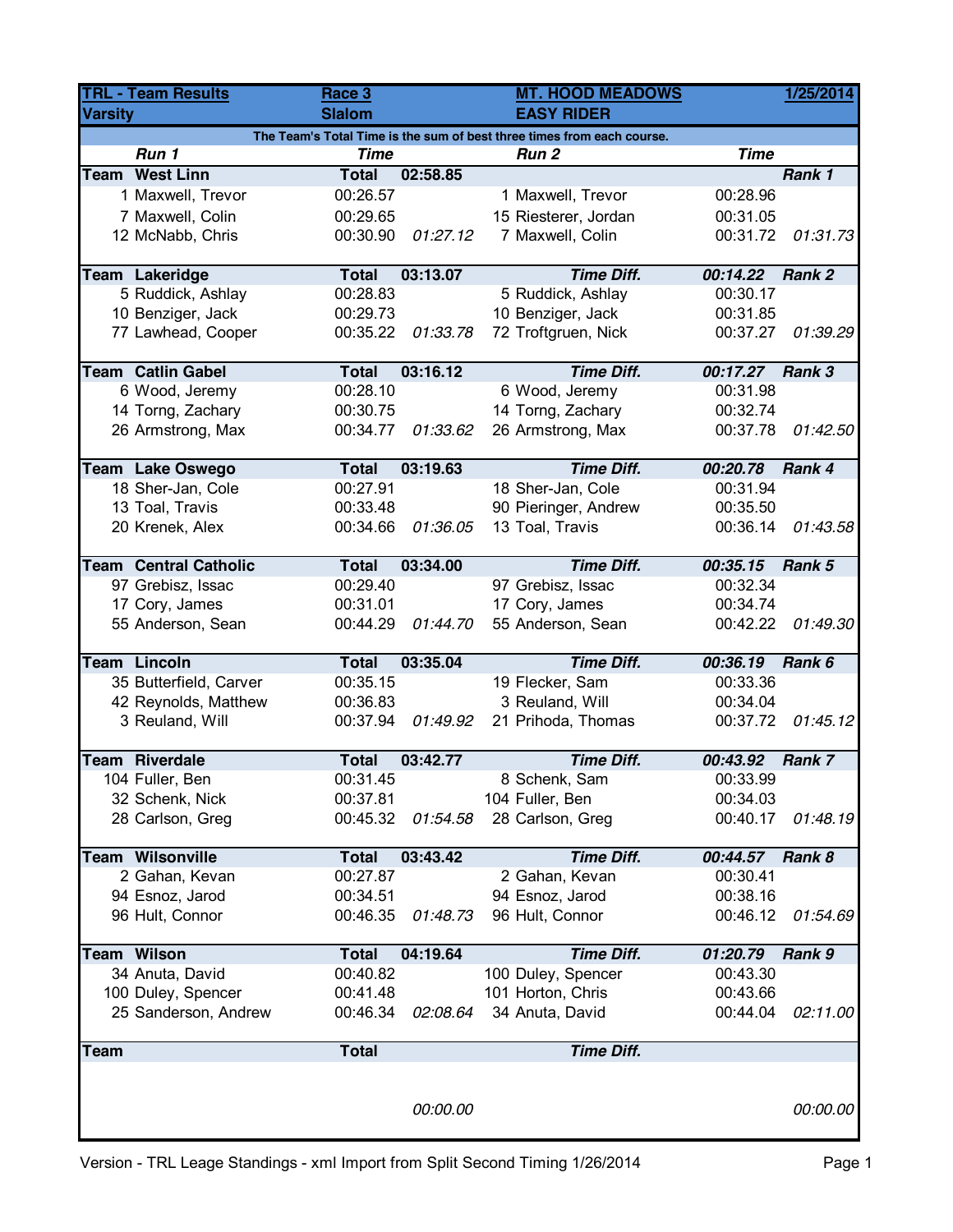|              |                               | <b>TRL - Individual Results</b> | <b>MT. HOOD MEADOWS</b> | <b>Slalom</b> |                | Race 3      |    | <b>JV</b>    | 1/25/2014 |               |
|--------------|-------------------------------|---------------------------------|-------------------------|---------------|----------------|-------------|----|--------------|-----------|---------------|
| <b>Place</b> | <b>Bib</b>                    | <b>School</b>                   | <b>Name</b>             | Run 1         |                | Run 2       |    | <b>Total</b> | Diff.     | <b>Points</b> |
|              | 39<br>$\mathbf 1$             | Lakeridge                       | Poloni, Chad            | 00:40.25      | 1              | 00:44.72    | -5 | 01:24.97     |           | 100           |
|              | $\overline{2}$<br>68          | Lakeridge                       | Loren, Cameron          | 00:42.02      | 3              | 00:43.51 3  |    | 01:25.53     | 00:00.56  | 80            |
|              | 3<br>51                       | Lincoln                         | Lai, Ambrose            | 00:44.49      | $\overline{4}$ | 00:46.87 7  |    | 01:31.36     | 00:06.39  | 60            |
|              | $\overline{\mathbf{4}}$<br>60 | West Linn                       | Seigneur, Michael       | 00:41.14      | $\overline{2}$ | 00:50.33 13 |    | 01:31.47     | 00:06.50  | 50            |
|              | 5<br>88                       | Lincoln                         | Williamson, Walter      | 00:44.71      | 5              | 00:47.04 8  |    | 01:31.75     | 00:06.78  | 45            |
|              | $\,6\,$<br>47                 | Lincoln                         | Chesley, Cole           | 00:45.02      | 6              | 00:50.48 14 |    | 01:35.50     | 00:10.53  | 40            |
|              | $\overline{7}$<br>57          | Lake Oswego                     | McClurg, Nick           | 00:47.92      | 7              | 00:49.79 12 |    | 01:37.71     | 00:12.74  | 36            |
|              | $\bf 8$<br>89                 | Lake Oswego                     | Fender, Lucas           | 00:51.96      | 10             | 00:47.22 9  |    | 01:39.18     | 00:14.21  | 32            |
|              | 9<br>79                       | Lincoln                         | Lazzara, Bobby          | 00:48.18      | 8              | 00:51.14 15 |    | 01:39.32     | 00:14.35  | 29            |
| 10           | 82                            | Lincoln                         | Hansen, Alex            | 00:55.01      | 11             | 00:58.25 22 |    | 01:53.26     | 00:28.29  | 26            |
| 11           | 93                            | Lake Oswego                     | Yost, Marcus            | 01:01.27      | 12             | 01:01.37 25 |    | 02:02.64     | 00:37.67  | 24            |
|              | 22                            | Lakeridge                       | Weary, Jack             | <b>DNS</b>    |                | <b>DNS</b>  |    |              |           | 0             |
|              | 40                            | Lakeridge                       | Aldridge, Matt          | <b>DSQ</b>    |                | <b>DSQ</b>  |    |              |           | 0             |
|              | 41                            | Lincoln                         | Ross, Gavin             | <b>DNF</b>    |                | 00:41.85 1  |    |              |           | 0             |
|              | 44                            | Lake Oswego                     | Nicholl, Kohl           | <b>DNF</b>    |                | 00:59.82 23 |    |              |           | 0             |
|              | 45                            | Lincoln                         | Devlin, Joseph          | <b>DSQ</b>    |                | 00:53.02 16 |    |              |           | 0             |
|              | 48                            | Lincoln                         | Brinker, Andrew         | <b>DSQ</b>    |                | 00:45.47 6  |    |              |           | 0             |
|              | 49                            | Lake Oswego                     | Michener, Reilly        | <b>DSQ</b>    |                | 00:58.05 20 |    |              |           | 0             |
|              | 50                            | Lake Oswego                     | Wayt, Connor            | 00:48.22      | 9              | <b>DNS</b>  |    |              |           | 0             |
|              | 54                            | <b>Central Catholic</b>         | Halsey, Jack            | <b>DSQ</b>    |                | 00:48.86 10 |    |              |           | 0             |
|              | 61                            | West Linn                       | Butler, Cole            | <b>DSQ</b>    |                | <b>DNF</b>  |    |              |           | 0             |
|              | 62                            | West Linn                       | Gowdy, Bobby            | <b>DSQ</b>    |                | 01:06.08 27 |    |              |           | 0             |
|              | 64                            | West Linn                       | Pool, Brennan           | <b>DNF</b>    |                | 00:42.77 2  |    |              |           | 0             |
|              | 65                            | West Linn                       | Stallcup, Zane          | <b>DSQ</b>    |                | 00:44.20 4  |    |              |           | 0             |
|              | 73                            | Lakeridge                       | Berkoff, Kodiak         | <b>DSQ</b>    |                | 01:00.37 24 |    |              |           | 0             |
|              | 75                            | Lakeridge                       | Tuffs, Richard          | <b>DNF</b>    |                | 00:49.34 11 |    |              |           | 0             |
|              | 76                            | Lakeridge                       | Kelly, Jack             | <b>DSQ</b>    |                | 00:53.26 17 |    |              |           | 0             |
|              | 78                            | Lincoln                         | Kem, Rob                | <b>DSQ</b>    |                | <b>DSQ</b>  |    |              |           | 0             |
|              | 80                            | Lincoln                         | Tsai, John-Paul         | <b>DSQ</b>    |                | 00:58.11 21 |    |              |           | 0             |
|              | 81                            | Lincoln                         | Colleran, Henry         | <b>DSQ</b>    |                | 01:05.91 26 |    |              |           | 0             |
|              | 83                            | Lincoln                         | Koerner, Griffin        | <b>DNS</b>    |                | <b>DNS</b>  |    |              |           | 0             |
|              | 84                            | Lincoln                         | MacEachern, Henry       | <b>DSQ</b>    |                | 00:57.44 19 |    |              |           | 0             |
|              | 85                            | Lincoln                         | Sandino, Andreas        | <b>DSQ</b>    |                | 01:17.77 28 |    |              |           | 0             |
|              | 86                            | Lincoln                         | Elliott, Will           | <b>DNS</b>    |                | <b>DNS</b>  |    |              |           | 0             |
|              | 91                            | Lake Oswego                     | Scadden, Sean           | <b>DSQ</b>    |                | <b>DNF</b>  |    |              |           | 0             |
|              | 92                            | Lake Oswego                     | Smith, Jack             | <b>DNS</b>    |                | <b>DNS</b>  |    |              |           | 0             |
|              | 98                            | <b>Central Catholic</b>         | Minor, Nick             | <b>DNS</b>    |                | <b>DNS</b>  |    |              |           | 0             |
|              | 99                            | <b>Central Catholic</b>         | Gall, Calvin            | <b>DNF</b>    |                | 00:53.77 18 |    |              |           | 0             |